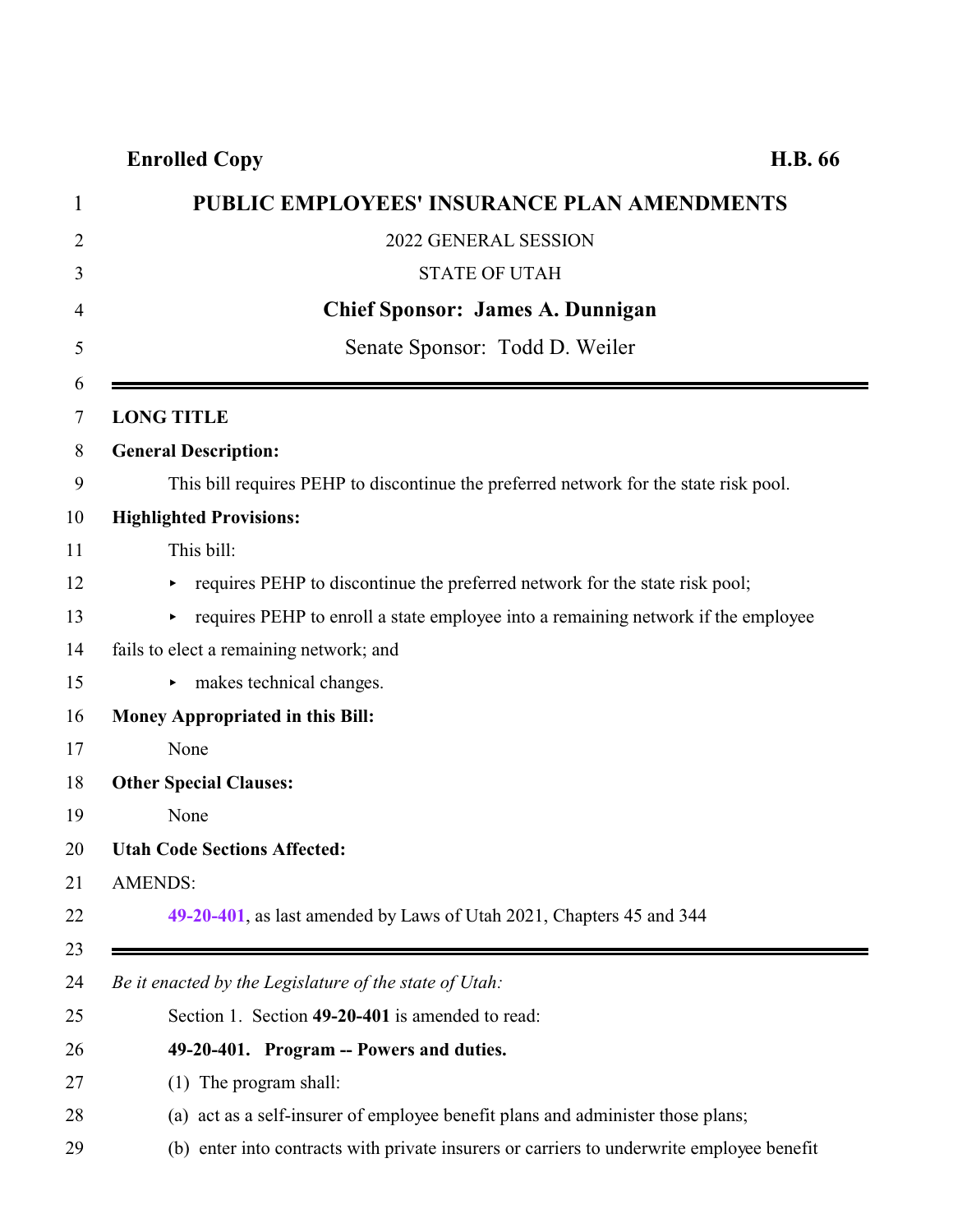**H.B. 66 Enrolled Copy**

 plans as considered appropriate by the program; (c) indemnify employee benefit plans or purchase commercial reinsurance as considered appropriate by the program; (d) provide descriptions of all employee benefit plans under this chapter in cooperation with covered employers; (e) process claims for all employee benefit plans under this chapter or enter into contracts, after competitive bids are taken, with other benefit administrators to provide for the administration of the claims process; (f) obtain an annual actuarial review of all health and dental benefit plans and a periodic review of all other employee benefit plans; (g) consult with the covered employers to evaluate employee benefit plans and develop recommendations for benefit changes; (h) annually submit a budget and audited financial statements to the governor and 43 Legislature [which] that includes total projected benefit costs and administrative costs; (i) maintain reserves sufficient to liquidate the unrevealed claims liability and other liabilities of the employee benefit plans as certified by the program's consulting actuary; (j) submit, in advance, [its] the program's recommended benefit adjustments for state employees to: (i) the Legislature; and (ii) the director of the state Division of Human Resource Management; (k) determine benefits and rates, upon approval of the board, for multi-employer risk pools, retiree coverage, and conversion coverage; (l) determine benefits and rates based on the total estimated costs and the employee premium share established by the Legislature, upon approval of the board, for state employees; (m) administer benefits and rates, upon ratification of the board, for single-employer risk pools; (n) request proposals for one or more out-of-state provider networks and a dental health plan administered by a third-party carrier at least once every three years for the purposes

 $-2-$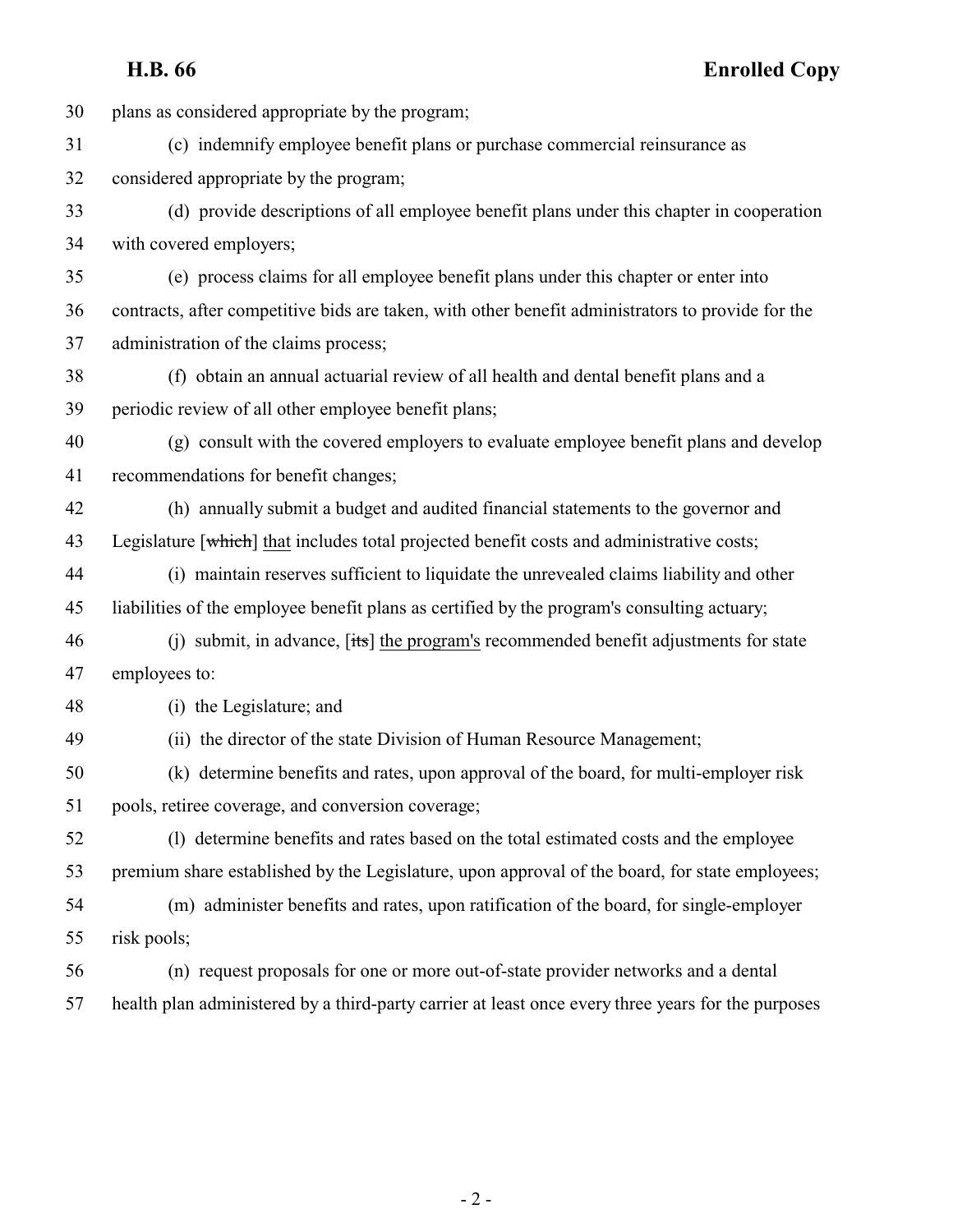# **Enrolled Copy H.B. 66**

| 58 | of:                                                                                                |
|----|----------------------------------------------------------------------------------------------------|
| 59 | (i) stimulating competition for the benefit of covered individuals;                                |
| 60 | (ii) establishing better geographical coverage of medical care services; and                       |
| 61 | (iii) providing coverage for both active and retired covered individuals;                          |
| 62 | $(6)$ offer proposals which meet the criteria specified in a request for proposals and             |
| 63 | accepted by the program to active and retired state covered individuals and which may be           |
| 64 | offered to active and retired covered individuals of other covered employers at the option of the  |
| 65 | covered employer;                                                                                  |
| 66 | (o) for a proposal that meets the criteria specified in a request for proposals and is             |
| 67 | accepted by the program:                                                                           |
| 68 | (i) offer the proposal to active and retired state-covered individuals; and                        |
| 69 | (ii) at the option of the covered employer, offer the proposal to active and retired               |
| 70 | covered individuals of other covered employers;                                                    |
| 71 | (p) perform the same functions established in Subsections $(1)(a)$ , $(b)$ , $(e)$ , and $(h)$ for |
| 72 | the Department of Health if the program provides program benefits to children enrolled in the      |
| 73 | Utah Children's Health Insurance Program created in Title 26, Chapter 40, Utah Children's          |
| 74 | Health Insurance Act;                                                                              |
| 75 | (q) establish rules and procedures governing the admission of political subdivisions or            |
| 76 | educational institutions and their employees to the program;                                       |
| 77 | (r) (i) contract directly with medical providers to provide services for covered                   |
| 78 | individuals at commercially competitive rates; and                                                 |
| 79 | (ii) (A) discontinue the preferred network, which offers in-network access to all                  |
| 80 | in-state hospitals, for the state risk pool created in Subsection $49-20-202(1)(a)$ for plan years |
| 81 | starting on or after July 1, 2022; and                                                             |
| 82 | (B) for an employee in the state risk pool who fails to elect one of the remaining                 |
| 83 | networks before July 1, 2022, enroll the employee and the employee's dependents into the           |
| 84 | network that best reflects the utilization pattern of that employee and the employee's             |
| 85 | dependents;                                                                                        |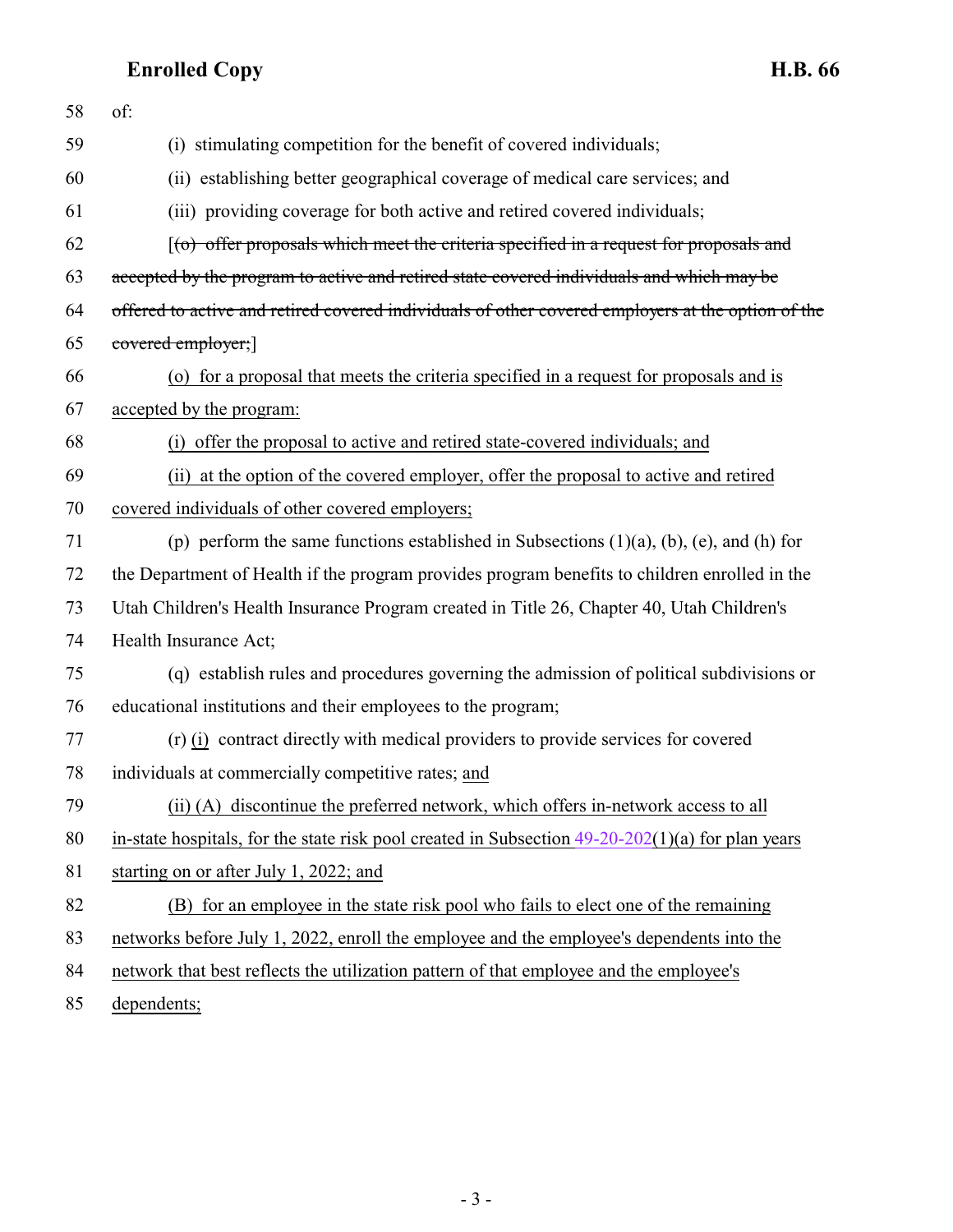# **H.B. 66 Enrolled Copy**

| 86  | $(s)$ take additional actions necessary or appropriate to carry out the purposes of this                |
|-----|---------------------------------------------------------------------------------------------------------|
| 87  | chapter;                                                                                                |
| 88  | $[\text{ft}]$ (s) (i) require state employees and $[\text{their}]$ the state employees' dependents to   |
| 89  | participate in the electronic exchange of clinical health records in accordance with Section            |
| 90  | 26-1-37 unless the enrollee opts out of participation; and                                              |
| 91  | (ii) prior to enrolling the state employee, each time the state employee logs onto the                  |
| 92  | program's website, and each time the enrollee receives written enrollment information from the          |
| 93  | program, provide notice to the enrollee of the enrollee's participation in the electronic exchange      |
| 94  | of clinical health records and the option to opt out of participation at any time; [and]                |
| 95  | $\left[\frac{1}{u}\right]$ (t) at the request of a procurement unit, as that term is defined in Section |
| 96  | 63G-6a-103, that administers benefits to program recipients who are not covered by Title 26,            |
| 97  | Utah Health Code, provide services for:                                                                 |
| 98  | $(i)$ drugs;                                                                                            |
| 99  | (ii) medical devices; or                                                                                |
| 100 | (iii) other types of medical care[.]; and                                                               |
| 101 | (u) take additional actions necessary or appropriate to carry out the purposes of this                  |
| 102 | chapter.                                                                                                |
| 103 | (2) (a) Funds budgeted and expended shall accrue from rates paid by the covered                         |
| 104 | employers and covered individuals.                                                                      |
| 105 | (b) [Administrative costs shall be approved by the board and reported to the governor                   |
| 106 | and the Legislature.] The board shall approve administrative costs and report the administrative        |
| 107 | costs to the governor and the Legislature.                                                              |
| 108 | (3) The Division of Human Resource Management shall include the benefit                                 |
| 109 | adjustments described in Subsection $(1)(j)$ in the total compensation plan recommended to the          |
| 110 | governor required under Subsection 63A-17-307(5)(a).                                                    |
| 111 | (4) The program may establish a partnership with a public entity in a different state to                |
| 112 | purchase or share services related to the administration of medical benefits if:                        |
| 113 | (a) the program receives approval for the partnership from the board; and                               |